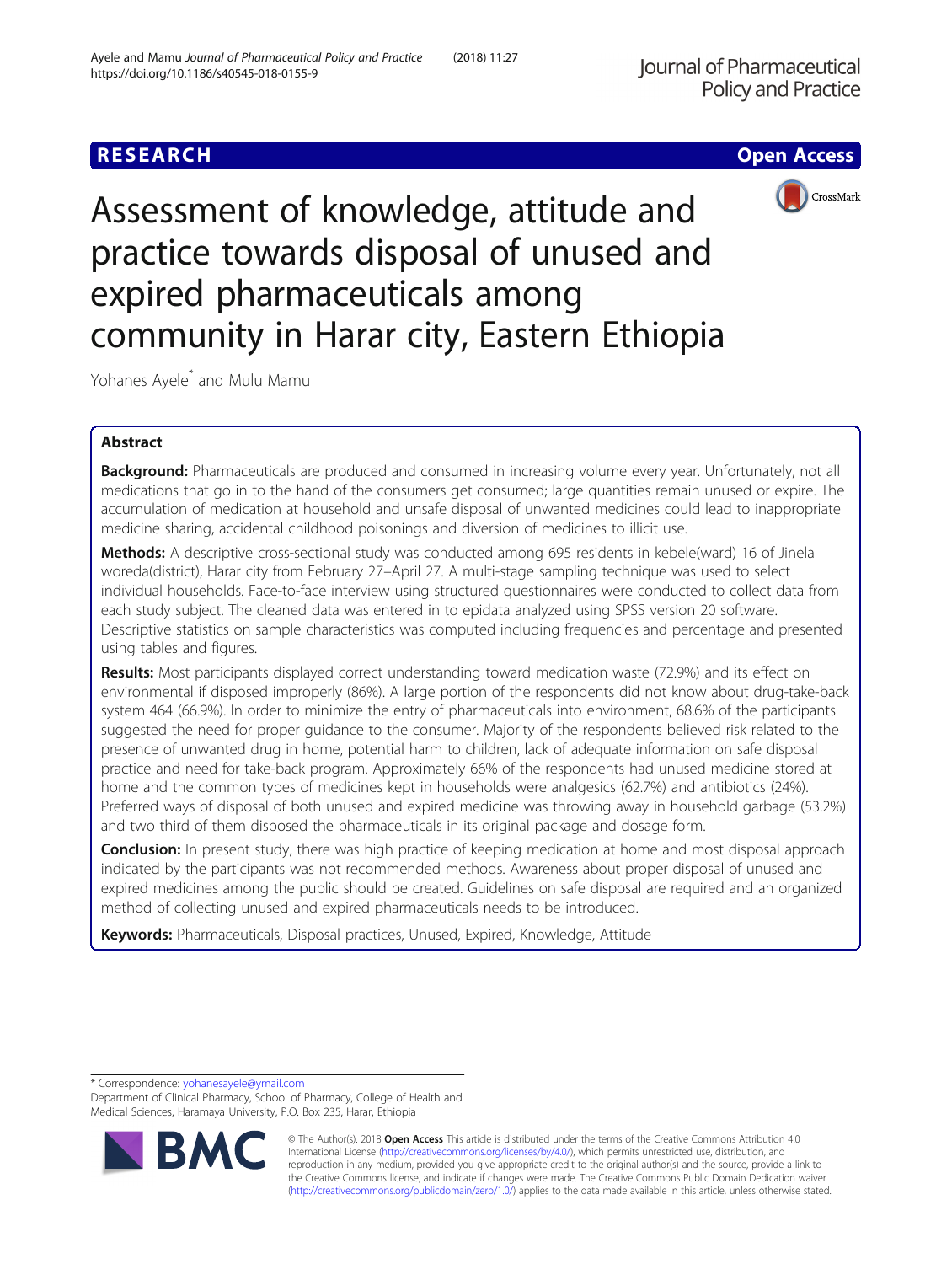## Background

A large volume of pharmaceuticals and health care products are used annually for diagnosis, treatment or prevention of health conditions. However, not all products that go in to the hand of consumers get consumed; large quantities go unused or expire. Medications may accumulate in households for a variety of reasons: improvement of the patient's medical condition, oversized medication packages, death of the patient and change in prescription due to side effects or lack of therapeutic effect, poor adherence as the result of patients doubting the need for medication, fear of adverse effects or forgetfulness also contribute to the medication wastage  $[1, 2]$  $[1, 2]$  $[1, 2]$  Improper disposal of medications pose a significant environmental risk such as on the water system. A long term environmental exposure to pharmaceuticals could lead to hazardous effect especially on vulnerable populations, including pregnant women, newborn, and children [\[3\]](#page-6-0). In addition, evidence shows that the presence of antibiotics in environment may lead to antibiotic resistance [\[4](#page-6-0)]. Furthermore, storage of unwanted or unused medication in the household provides an opportunity for misuse and abuse when one inadvertently takes them [\[5](#page-6-0)]. Subsequently, the disposal practice of unused medicines has become a worldwide challenge catching the attention of policy makers, health professionals, pharmaceuticals companies and the community in general.

Study conducted in different areas indicated not only diverse practice of disposal of unused medicine but also respondents were not fully aware of appropriate approaches. For example, study conducted in Kenya [\[6](#page-6-0)] and Nigeria [[7\]](#page-6-0) revealed that the most preferred disposal method for unused pharmaceuticals was throwing in garbage bins followed by flushing in the toilets. In other study, the respondents kept the drug in their home because they were not sure what to do with them and some other shared to friends and families [[8,](#page-6-0) [9\]](#page-6-0). These studies clearly show that most of the respondents lack of awareness in proper methods of dispose of unwanted medicines.

Globally, safe disposal of expired, unwanted, or unused medications particular by the consumers is of high concern. Many developed countries have programs aimed at disposal of unused medicines. For instance, in Australia and Canada's there has been the National Return and Disposal of Unwanted Medicines Project which is fully supported by the government and pharmaceutical industry [\[10](#page-6-0)]. The drug take-back programs are also common in the United Kingdom and Sweden [\[11](#page-6-0)].

Unfortunately in African countries, programs or system advocating safe disposal practices of unused medicines are still limited. In Ethiopia, there are no national policies that are aimed to control safe disposal of unused medicines and create public awareness on the issue. To encourage safe and appropriate disposal of pharmaceutical by community as well as bring the issue to the concern of the government, understanding the level of knowledge and attitude of community toward disposal of unused pharmaceuticals would be important step. Moreover, information on commonly employed method of disposal of unused pharmaceuticals would help the process of awareness creation on proper ways of removal of unused medicines. Therefore, this study was conducted to assess the knowledge, attitude and practices toward disposal of unused and expired pharmaceuticals among households in Harar city, Eastern Ethiopia.

## Methods

## Study design and description of study settings

The descriptive cross-sectional study design was conducted in Harar city, Eastern Ethiopia from February 27–April 27, 2018. Harar is located 526 km from Addis Ababa, the capital of Ethiopia. The region, Harar, is structured with 9 woredas(districts) that comprises 36 kebeles(wards). Harar city is composed of 6 woredas and 19 kebeles.

## Study design

The study was conducted through face-to-face interview using structured questionnaires to assess the knowledge, attitude andpractices towards disposal of unused and expired pharmaceuticals among community in Harar city, Eastern Ethiopia.

#### Population

The source population was all households of Harar City and one resident from each house in selected study kebeland available during study period was included in this study. Residents who are less than 18 years old and unable to give interview were excluded from the study.

## Sample size determination and sampling technique

The sample size was determined using the single proportion formula and assuming  $p$  value of 50%, margin of error 5%, confidence interval of 95%. By considering design effect and non-respondents a total of 695 sample size was used in the study. A multi-stage sampling technique was used to select households. Jinela woredawas selected from all woredas of Harar city by using a simple random sampling technique. Kebele 16 was selected from all kebeles of Jinela woreda by using similar approach (Fig. [1\)](#page-2-0). The study unit, households in kebele 16, was selected using a systematic sampling technique.

## Data collection procedure

Data was collected through interviews using structured questionnaires adapted from previous studies [[8,](#page-6-0) [9\]](#page-6-0) and modified to suit our purpose. Both close and open ended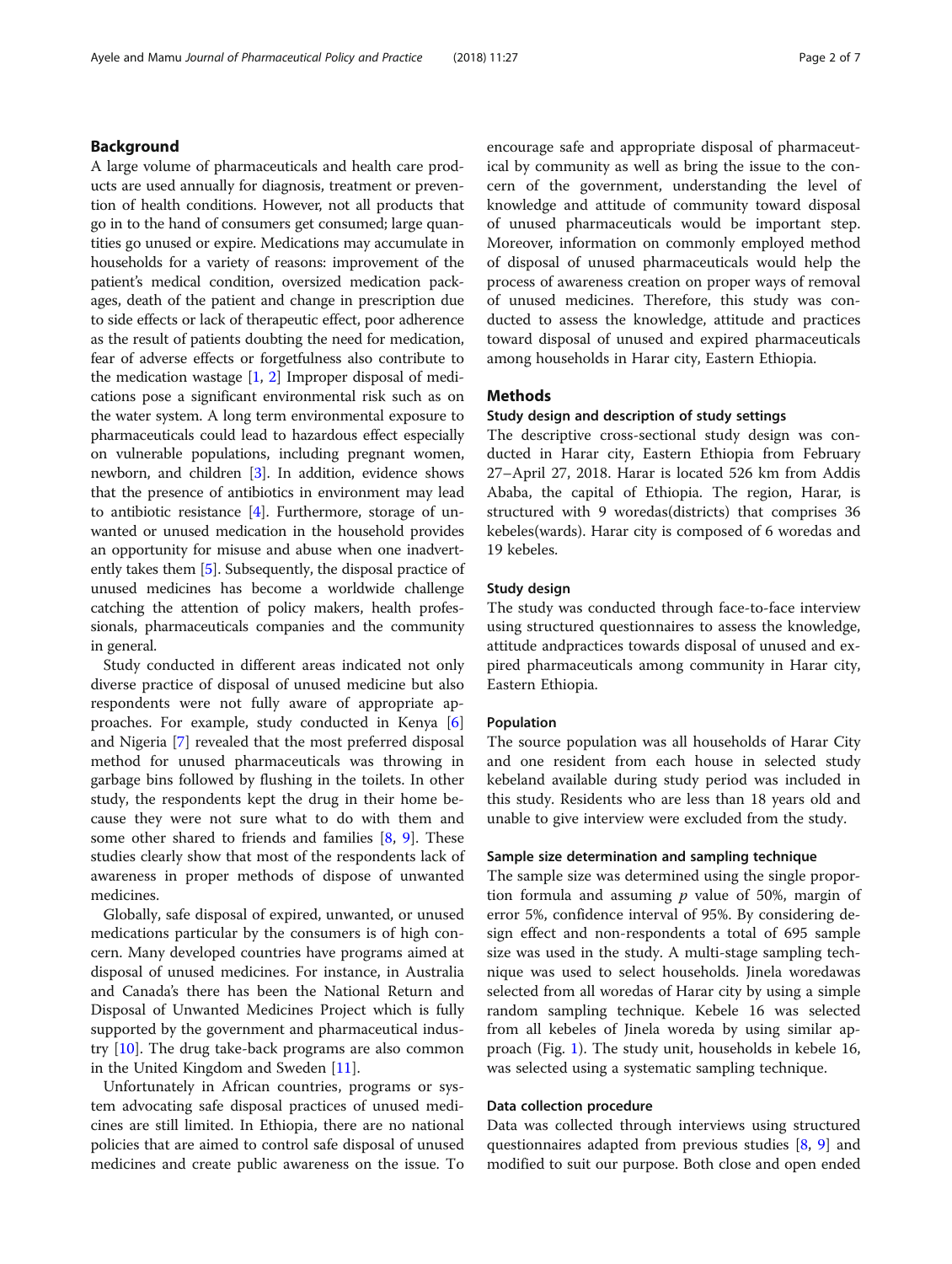<span id="page-2-0"></span>

questionnaires were prepared in English language including all relevant variables based on the objectives of study. The tools used have four section designed to address; sociodemographic characteristics, knowledge, attitude and practice of participants toward unused and expired medications disposal. The final English version of questionnarieswere translated to Amharic and Oromiffa language by expert user of respective language.The translation was made by considering the conceptual equivalence of each questions and typical respondents. The questionnaires were translated back to English by independent translators to check consistence. Furthermore, pretest was conducted on the study population and important modifications were made accordingly.. Finally, the data was collected by two individuals, graduating pharmacy students.By training it was assured that the interview was effective and collector got the theme clearly..

## Data processing and analysis

The cleaned data was entered in to epidata and analyzed using SPSS version 20 software. Descriptive statistics on sample characteristics was computed including frequencies and percentage and presented using tables and figures.

## Results

## Socio-demographic characteristics of the participants

Almost all (694) approached individuals agreed to participate in the study giving 99.8% response rate. Among the total respondents, 368 (53.0%) were men and 326 (47.0%) were women. The majority were married 362 (52.2%) and most of the respondents had a monthly income of less than 6900 Ethiopian birr (250 USD) (Table [1\)](#page-3-0).

## Participants knowledge of unused and expired pharmaceuticals disposal

As presented in Table [2,](#page-3-0) the majority of the respondents 506 (72.9%) knew about medication waste. On the other

hand, a large portion of the respondents did not know about drug-take-back system 464 (66.9%). A large share of the respondents (86%) correctly responded that improper disposal of unused and expired medicine could have detrimental effects on the environment. In order to minimize the entry of pharmaceuticals into environment, 68.6% of the participants suggested the need for proper guidance to the consumer. In response to a question about how to create the awareness among community, 49.57% answered that the best source is electronic media, 24.50% respondents mentioned Physicians. Surprisingly, only 8.5% of the participants held pharmacist responsible.

## Participants attitude toward unused and expired pharmaceuticals disposal

Just more than half of the respondents (52.4%) "Strongly agreed" about potential risks related to that presence of unused and expired medicines at home. Further, 61.7% of the respondents also "strongly agreed" that children are more at danger with unused and expired medicines while 38.8% of the respondents "strongly agreed" that lack of adequate information on safe disposal practices. With regards to take back programs, the respondents gave one sided opinions where 46.8% and 30.4% participant said programs should be mandatory; "strongly agreed" and "agreed" about the importance of the program respectively (Table [3](#page-4-0)).

## Participants practice of unused and expired pharmaceuticals disposal

Approximately, two third of the participants had unused medicine at their home during the study period. The most preferred disposal practice for unused and expired pharmaceuticals was throwing in household garbage (53.2%). Interestingly, only 1% of the respondents perceived that returning unused medicines to the pharmacies would be the appropriate disposal practice. Around two third of respondents discarded the expired medications in its original package and dosage form, 15.4% did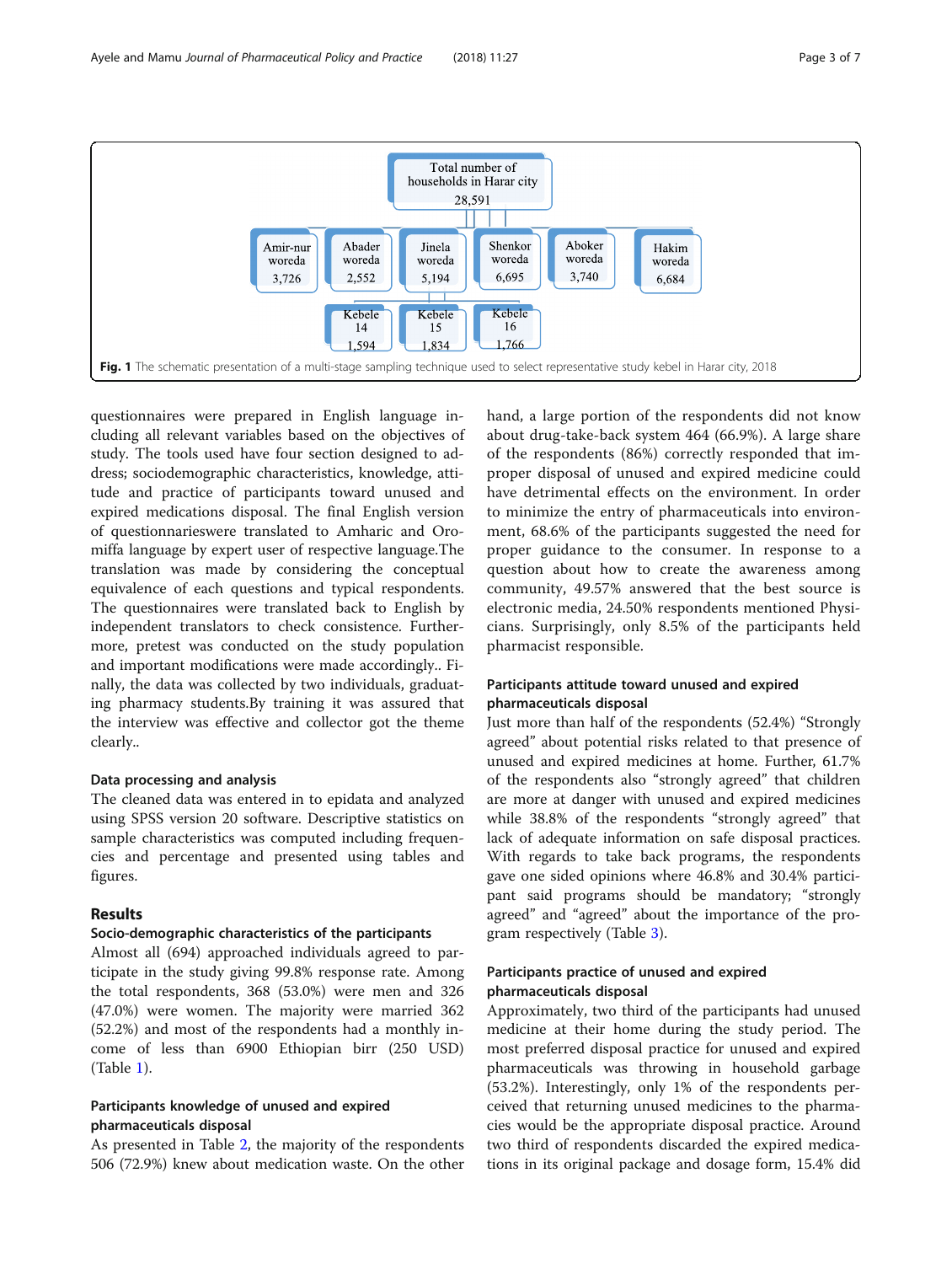<span id="page-3-0"></span>

| Variable                          | Frequency (%) |
|-----------------------------------|---------------|
| Age (years)                       |               |
| $18 - 24$                         | 193 (27.8)    |
| $25 - 35$                         | 214 (30.8)    |
| 35 and above                      | 287 (41.4)    |
| Gender                            |               |
| Male                              | 368 (53.0)    |
| Female                            | 326 (47.0)    |
| Religion                          |               |
| Orthodox                          | 440 (63.4)    |
| Muslim                            | 146 (21.0)    |
| Protestant                        | 99 (14.3)     |
| Others <sup>b</sup>               | 9(1.3)        |
| Educational                       |               |
| Illiterate                        | 50 (7.2)      |
| Primary (1-8)                     | 114 (16.4)    |
| Secondary (9-12)                  | 275 (39.6)    |
| College and above                 | 255 (36.7)    |
| Marital status                    |               |
| Single                            | 272 (39.2)    |
| Married                           | 362 (52.2)    |
| Divorced                          | 35(5.0)       |
| Widowed                           | 25 (3.6)      |
| Occupations                       |               |
| Self employed                     | 362 (52.2)    |
| Governmental employee             | 137 (19.7)    |
| Student                           | 91 (13.1)     |
| Housewife                         | 81 (11.7)     |
| Others <sup>c</sup>               | 18 (2.6)      |
| Monthly income (ETB) <sup>a</sup> |               |
| < 1380                            | 222 (32)      |
| 1381-6900                         | 431 (62.1)    |
| 6901-13,800                       | 41 (5.9)      |

<sup>a</sup>Classification is according to WHO income level scale for developing countries; ETB: Ethiopian birr; <sup>b</sup>Catholic, Jehovah Witness and Traditional.<br><sup>S</sup>daily labors, retired, no job daily labors, retired, no job

not know about the practice of expired medication disposal, 12.2% crushed before disposal (Table [4\)](#page-4-0).

## Respondents practice on unused and expired medication disposal

Reasons for possessing unused medication were mostly due to a resolved/improved disease or symptoms (53.31%) and forgetting to take (16.71%) (Fig. [2](#page-4-0)).`

Table 2 Participants knowledge of unused and expired Pharmaceuticals disposal in Harar City, Eastern Ethiopia from February 27-April 27, 2018 ( $n = 694$ )

| Questions/statements                                                                                               | n(%)       |
|--------------------------------------------------------------------------------------------------------------------|------------|
| Do you know about medication waste?                                                                                |            |
| Yes                                                                                                                | 506 (72.9) |
| <b>No</b>                                                                                                          | 188 (27.1) |
| Do you ever read medicines disposal instructions?                                                                  |            |
| Yes                                                                                                                | 327 (47.1) |
| No                                                                                                                 | 367 (52.9) |
| Do you know about "drug-take-back system"?                                                                         |            |
| Yes                                                                                                                | 230 (33.1) |
| No                                                                                                                 | 464 (66.9) |
| Do you know that misused/repeated change<br>or failing to complete antibiotics may cause<br>drug resistance?       |            |
| Yes                                                                                                                | 542 (78.1) |
| No                                                                                                                 | 152 (21.9) |
| Improper disposal of unused and expired<br>medicines can affect the environment<br>and health.                     |            |
| Yes                                                                                                                | 597 (86.0) |
| No                                                                                                                 | 97 (14.0)  |
| How could be hazardous effect of unused<br>and expired medicines minimized or controlled?                          |            |
| Providing proper guidance to the consumer                                                                          | 476 (68.6) |
| Prescribing in quantities and for duration that<br>ensure patient compliance                                       | 123 (17.7) |
| Lowering the number of prescribed medicine<br>by doctor                                                            | 32(4.6)    |
| Donating or sharing the unused medicines                                                                           | 34 (4.9)   |
| Other <sup>a</sup>                                                                                                 | 29 (4.2)   |
| Stakeholder for creating the awareness among<br>community about proper disposal of unused<br>and expired medicines |            |
| Electronic Media                                                                                                   | 344 (49.6) |
| Physician                                                                                                          | 170 (24.5) |
| Pharmacy                                                                                                           | 59 (8.5)   |
| Newspaper                                                                                                          | 35(5.0)    |
| All sources                                                                                                        | 78 (11.2)  |
| Otherb                                                                                                             | 8 (1.2)    |

<sup>a</sup>keeping in safe place, disposing in toilet, burning <sup>b</sup>health bureau, environmental agency, drug regulatory agency

The most common types of pharmaceuticals kept in households were analgesics (62.7%) followed by antibiotics (24%) (Fig. [3](#page-5-0)).

## **Discussion**

The aim of this study was to assess the knowledge, attitudes and disposal practices of unused and expired pharmaceuticals among households in Harar city. Most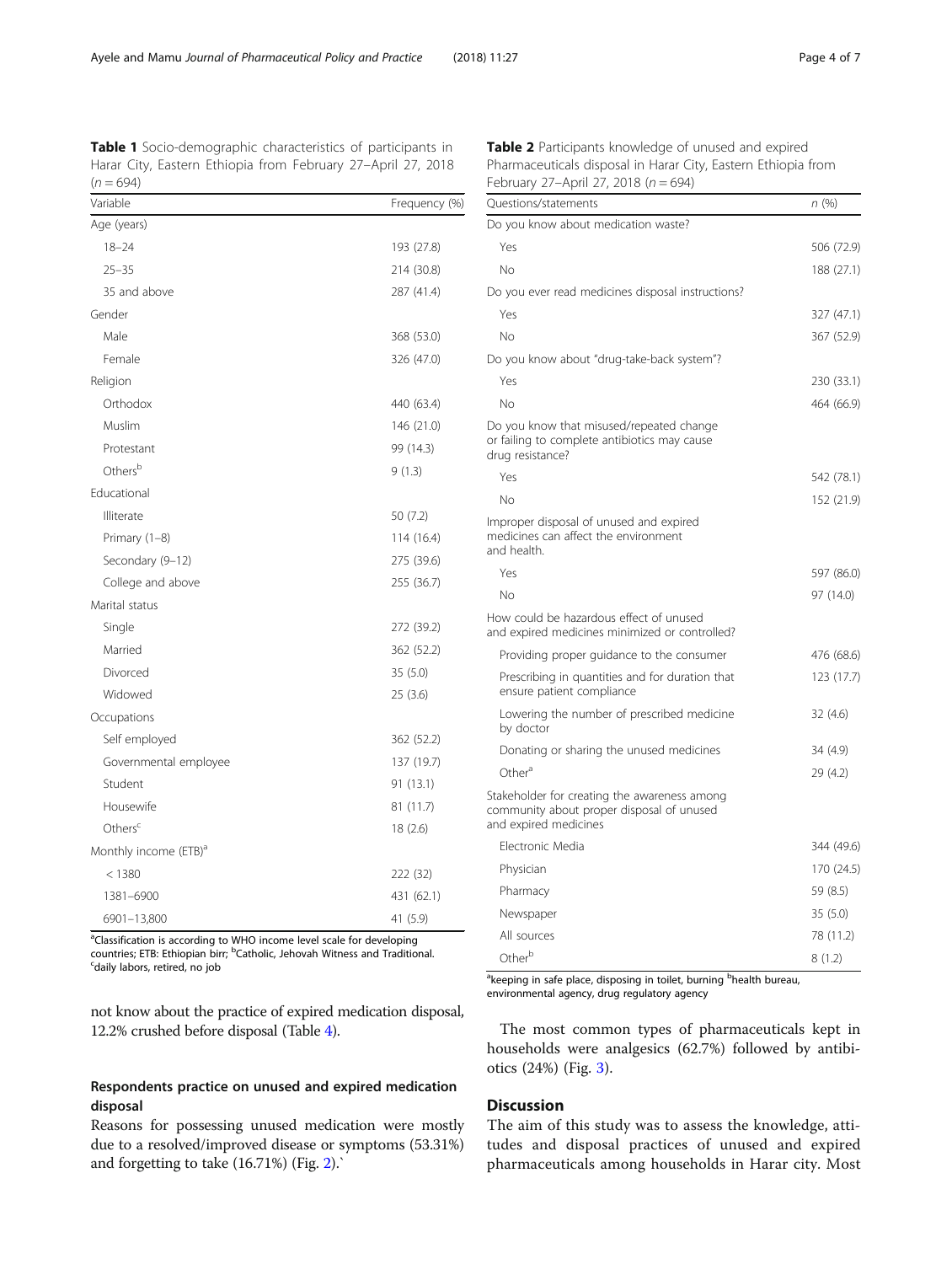| Strongly disagree<br>$n\%$ | Disagree<br>$n\%$ | Neutral<br>$n\%$ | Agree<br>$n\left(\%\right)$ | Strongly agree<br>$n\%$ |
|----------------------------|-------------------|------------------|-----------------------------|-------------------------|
| 33 (4.8)                   | 30(4.3)           | 7(1.0)           | 260 (37.5)                  | 364 (52.4)              |
| 22(3.2)                    | 17(2.4)           | 6(0.9)           | 221 (31.8)                  | 428 (61.7)              |
| 44(6.3)                    | 43(6.2)           | 26(3.7)          | 312 (45.0)                  | 269 (38.8)              |
| 122(17.6)                  | 167 (24.1)        | 59 (8.5)         | 239 (34.4)                  | 107 (15.4)              |
| 41(5.9)                    | 63(9.1)           | 54 (7.8)         | 211 (30.4)                  | 325 (46.8)              |
|                            |                   |                  |                             |                         |

<span id="page-4-0"></span>Table 3 Perceptions on unused and expired Pharmaceuticals among Households in Harar City, Eastern Ethiopia from February 27– April 27, 2018 ( $n = 694$ )

| <b>Table 4</b> Disposal practice of unused and expired pharmaceuticals |
|------------------------------------------------------------------------|
| among households in Harar City, Eastern Ethiopia from February         |
| 27-April 27, 2018 ( $n = 694$ )                                        |

| Ouestions                                                          | n (%)      |  |  |
|--------------------------------------------------------------------|------------|--|--|
| Did any quantity of purchased medicine remain unused at your home? |            |  |  |
| Yes                                                                | 459 (66.2) |  |  |
| No                                                                 | 235 (33.8) |  |  |
| What do you do with the unused medicines?                          |            |  |  |
| Throw away in household garbage                                    | 369 (53.2) |  |  |
| Flush unused medications in toilet/sink                            | 166 (23.9) |  |  |
| Keep at home until expired                                         | 111 (16.0) |  |  |
| <b>Burn</b>                                                        | 15(2.2)    |  |  |
| Donate to hospital                                                 | 13(1.9)    |  |  |
| Give to friends or relatives                                       | 13(1.9)    |  |  |
| Return back to pharmacy                                            | 7(1.0)     |  |  |
| What do you do with the expired medicines?                         |            |  |  |
| Throw away in household garbage                                    | 369 (53.2) |  |  |
| Flush expired medications in toilet/sink                           | 258 (37.2) |  |  |
| Return back to pharmacy                                            | 15(2.2)    |  |  |
| Give to friends or relatives                                       | 3(0.4)     |  |  |
| I don't know what to do                                            | 27(3.9)    |  |  |
| Other <sup>a</sup>                                                 | 22(3.2)    |  |  |
| Do you separate unused medicines before disposal?                  |            |  |  |
| Yes                                                                | 446 (64.3) |  |  |
| No                                                                 | 248 (35.7) |  |  |
| Way of discarding expired medicines                                |            |  |  |
| Crashed before discarding                                          | 85 (12.2)  |  |  |
| Diluted with water                                                 | 41 (5.9)   |  |  |
| As it is                                                           | 461 (66.4) |  |  |
| I don't know what to do                                            | 107 (15.4) |  |  |

<sup>a</sup>land fill, burn, keep at home

participants displayed correct understanding toward medication waste and its effect on environmental disposed improperly. However, most respondents were not aware of drug-take back system and had various opinions in ways of controlling or minimizing the effect of unused medicine. Majority of the respondents agreed in lack of adequate information on safe disposal practice. A large portion of participants kept drug at their home during the study period. Analgesics were the most common drugs found at home. Preferred ways of disposal of both unused and expired medicine was throwing away in household garbage as it is.

In this study, a large share of the respondents correctly understood detrimental effects of improper disposal of unused and expired medicine on the environment. This finding is higher than a study conducted in Karachi City [[12\]](#page-6-0) and Serbia [\[13](#page-6-0)]. However, it is significantly lower than study conducted in Kabul where almost entire sample felt that improper disposal of unused and expired medicines can affect the environment and health [\[9](#page-6-0)]. This might be due to lack of awareness creation programs and lack of effort from responsible governmental bodies to create awareness about the negative impacts of improper disposal of unused and expired medicines.

In this study, a large portion of the respondents did not know about drug-take-back-system. Although this

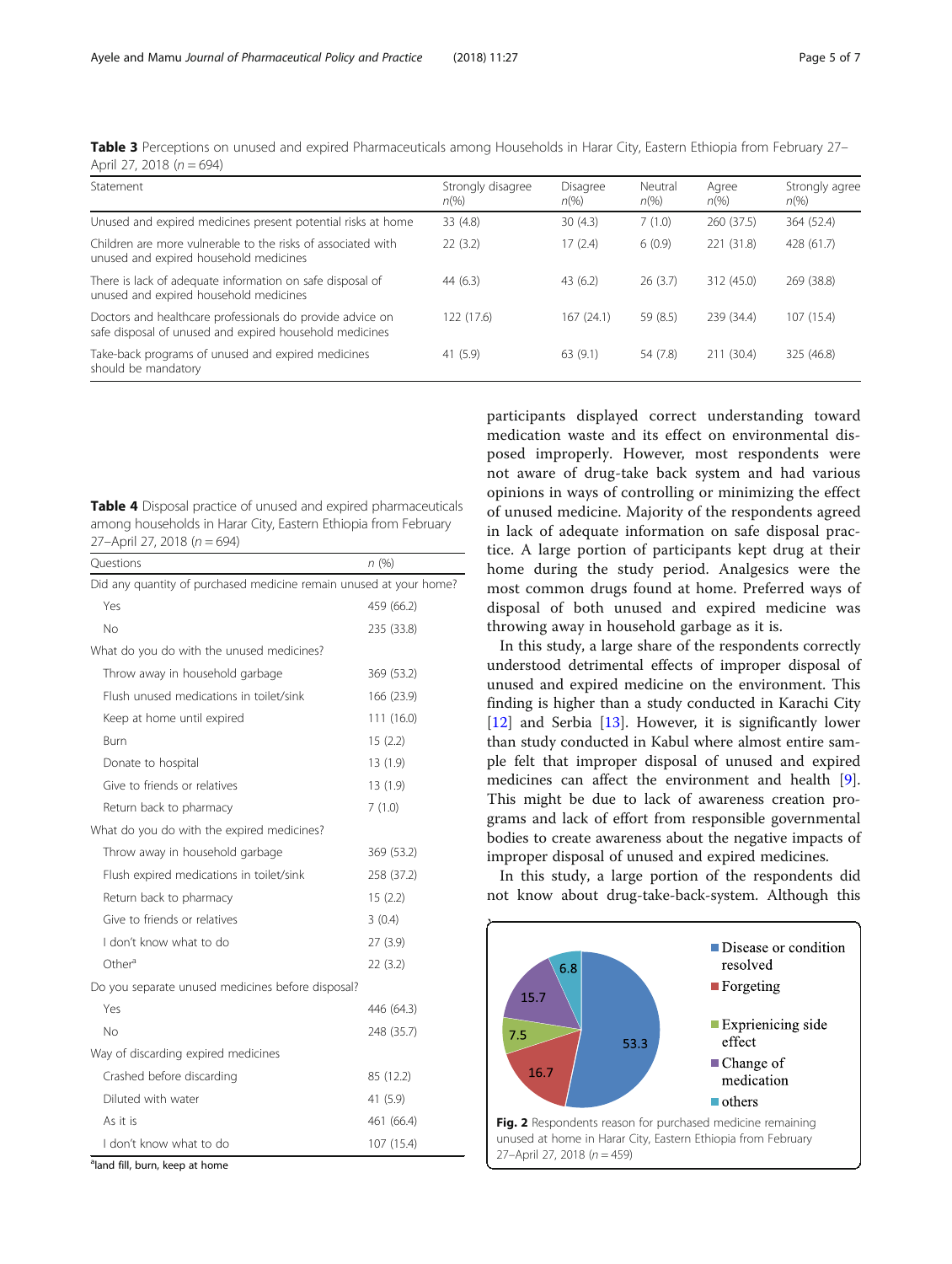result is much encouraging compared to study done elsewhere [[14,](#page-6-0) [15](#page-6-0)], it shows lack of understanding about one the effective method of disposal of unused and expired medicine. This might be due to lack of an already established drug-take-back-system in Ethiopia, particularly in Harar city.

In present study, about two third of participants suggested need for proper guidance on disposal of unused and expired medicine while minor portion of the participants suggested prescribing less quantity. This result is inconsistent with a study conducted in Karachi City [[12\]](#page-6-0). This finding indicates poor involvement of health care professional in creating awareness and guiding the consumers on proper disposal practice.

In our study, majority of the respondents agreed on lack of adequate information on safe disposal practice. Around half of participants denied receiving any information on safe disposal of unused and expired medicine from physicians and other health care professional. This finding is consistent with studies done elsewhere [[16,](#page-6-0) [17](#page-6-0)]. This report implies need for public education to improve consumers' awareness through various ways by responsible bodies including health care professionals, mass media, environmental agency.

In current study about two third of the respondents had leftover, unused or unwanted medications which is comparable with a study conducted in Gujarat [\[17\]](#page-6-0) but slightly higher than study conducted among Serbian households (44.4%) [\[13](#page-6-0)]. This result, however, is significantly lower than study conducted in Kuwait [[18\]](#page-6-0) and Kabul [[9\]](#page-6-0). This difference might be due to different systems and educational programs available in different countries. This increased storage of unused or expired medication in the household should be given emphasis as it can lead to irrational drug use since most people keep unused medications at home for future use or to share to friends/family members. It can also leads to accidental childhood poisonings.

In this study, the common types of medications kept in households were analgesics followed by antibiotics. This report is much higher than studies done elsewhere Nigerian [[7\]](#page-6-0), India [[17\]](#page-6-0) and USA [\[19](#page-6-0)] where the share of aforementioned category of the drugs had less share. This difference may be due to high prevalence of self-medication practice in Harar city. The increased presence of antimicrobials at home of should get serious consideration since it may add up to the problem of antimicrobial resistance.

In current study, the frequently stated reason for having leftover or unwanted medications was improvement in medical condition or resolved medical condition. This finding is similar to the finding from New Zealand [[20\]](#page-6-0) and Ghana [[8\]](#page-6-0). However, it is different from study conducted in Kuwait where change or discontinuation of medication by the doctors' was the main reason for having unused medicine at home [\[8](#page-6-0), [18](#page-6-0)]. This report is worrying since the stated reason might be due to non-adherence.

In present study, the most preferred disposal practice for both unused and expired medicine was throwing in household garbage followed by flushing in toilet. This finding is consistent with study done elsewhere  $[6, 8, 20, 1]$  $[6, 8, 20, 1]$  $[6, 8, 20, 1]$  $[6, 8, 20, 1]$  $[6, 8, 20, 1]$  $[6, 8, 20, 1]$ [21\]](#page-6-0). In this study, very few people considered returning to pharmacy or health professionals as appropriate way of disposing unused or expired medicine. This might be due to lack of awareness about proper disposal of medications. This reasoning become more evident when we compare those findings with study conducted in Sweden where just under half of participants returned unwanted medication back to pharmacy [[11\]](#page-6-0). The difference seen might be due to existence of system that encourage proper disposal of unused medicine in later country.

Around two third of respondents in the current study discarded or was willing to discard the expired pharmaceuticals in its original package and dosage form. Similar finding was reported elsewhere [[8,](#page-6-0) [12](#page-6-0)]. This approach is contradicting with recommended ways of discarding expired medicine. For example, FDA [\[22\]](#page-6-0) recommends crushing or dissolving in water and deletion of all personal information from medicine packaging. This approach is very important since it can prevent the drug re-utilization by scavengers.

## Limitation

This study should be interpreted cautiously for many reasons. Its generalizability is questionable since the study was conducted only in one center. In addition, since this is descriptive cross sectional design we were not able to identify associated factors with knowledge, attitude and practice of the participants.

<span id="page-5-0"></span>